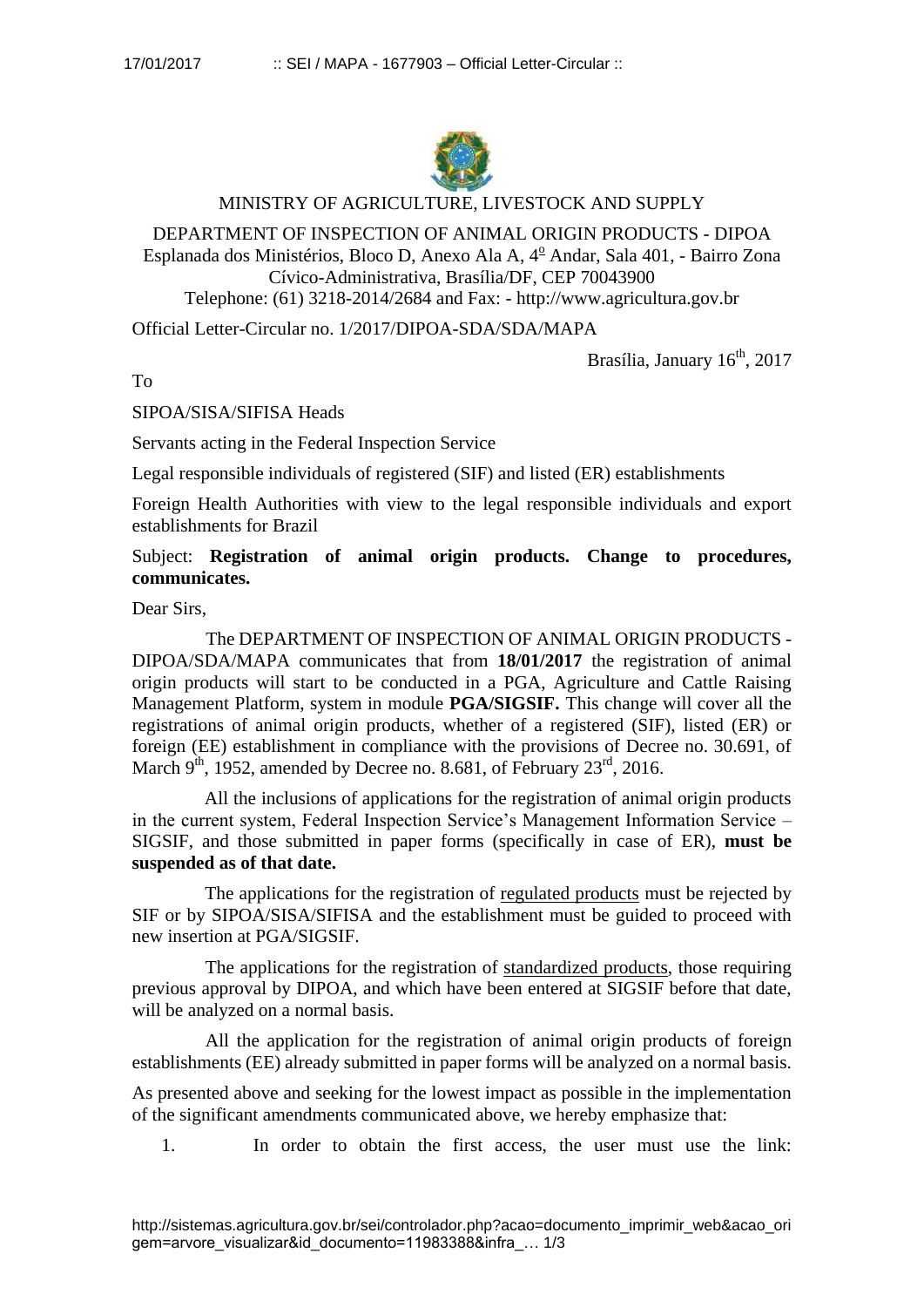**http://sistemasweb.agricultura.gov.br/pages/PGA-SIGSIF.html**

2. For non-registered users, **the first access to the system** will be granted/authorized by MAPA upon request by the interested party, and evidence of bond with the establishment. Such bond must be evidenced by presenting the company's documentation indicating the users as being its representatives at PGA/SIGSIF and the user's ID (digitalized copy), if applicable accompanied by a vernacular translation;

3. The access will be granted by the State Managers of PGA/SIGSIF of by the Management Support Division - DSG/DIPOA;

4. The first access must be requested by the company's legal representative (SIF, ER or EE) in the "External Access Control Manager" profile, because the referred first user registered for each establishment will be responsible for releasing the access to the other users to be bond to that SIF, ER and/or EE;

5. The REGULATED products will be registered in the form of filing by entering the data requested by the PGA/SIGSIF system;

6. The STANDARDIZED products, those without regulation, will be registered upon previous approval by DIPOA;

- 7. In order to insert the product registration, the search must be started by consulting the **type of establishment (SIF, ER or EE), establishment (corporate name)** and **standardized product;**
- 8. For some products with specific attributes, some files must be mandatorily attached so that the registration can be made effective. For example: For organic products, the Certificate of Organic, for products with geographical indication, the designation of Origin, among others. The file name is standard and the company must attach the corresponding file;
- 9. In the composition tab, the ingredients were classified as ADDITIVES, AROMAS, SINGLE or MIX. If the ingredient is composed of a mixture of at least 2 ingredients, it must be classified as MIX, the ingredients which compose such MIX must be described;
- 10. Once the unit of weight has been chosen for the ingredients, the system does not allow a change to the unit of weight between the entered ingredients (For example: if it is entered in grams, all the ingredients must be entered in grams, the insertion of liters or kilos will not be allowed). In the composition field, the disposition of the ingredients will be automatically ordered in a descending order of amounts, regardless of the type of ingredient (this system may be different from the order show on the label);
- 11. There's a need to bind the entered label to the packages;
- 12. For the registration of a product with more than one sketch, all the sketches must be attached to a single file so that they are considered for legal purposes.

Yours faithfully,

Attachments:  $I -$ Manual for the access to PGA/SIGSIF (SEI no. 1679851). II – Manual for product registration at PGA/SIGSIF (SEI no. 1679866).